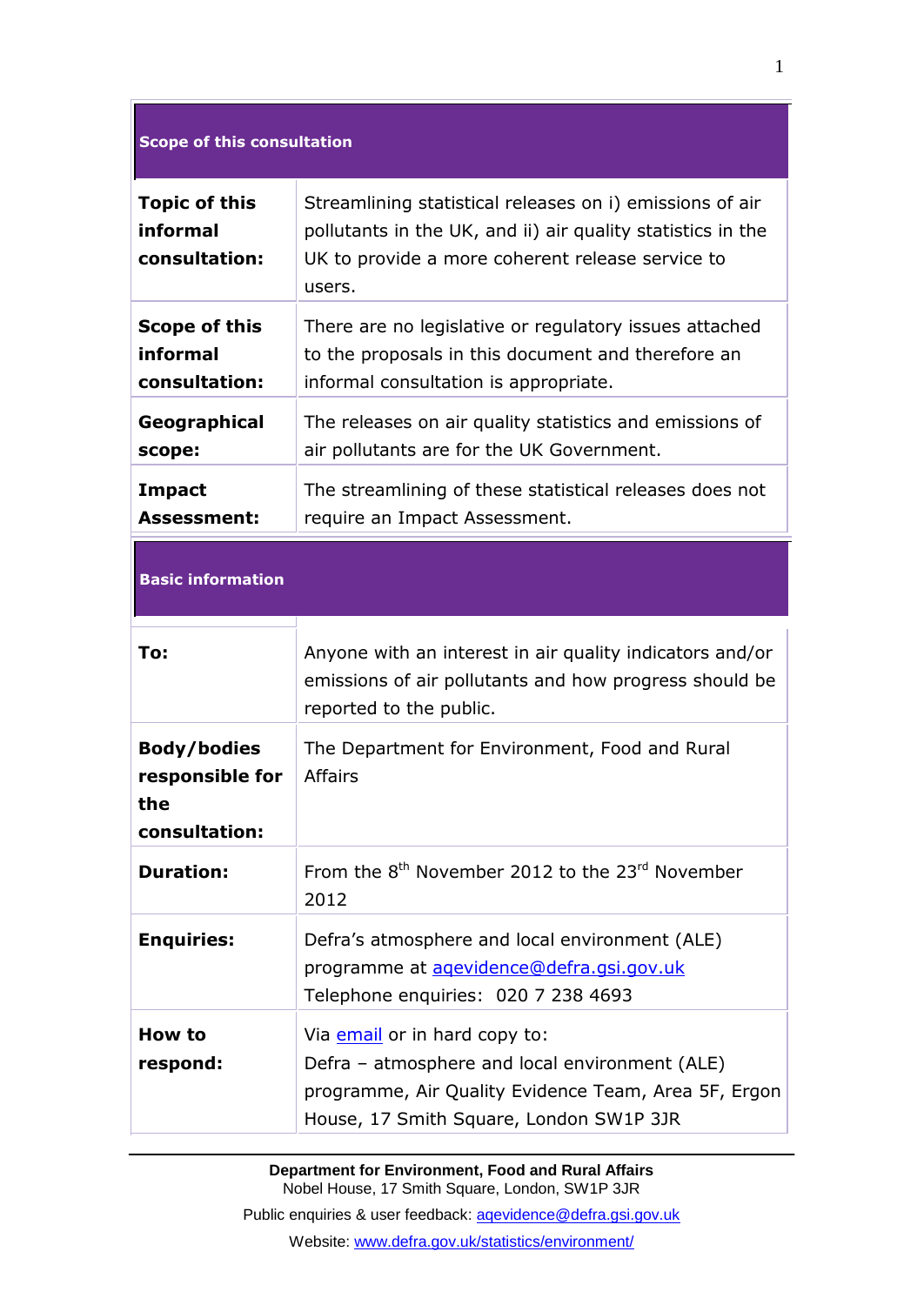| <b>After the</b> | A response to the consultation will be published in early |
|------------------|-----------------------------------------------------------|
| consultation:    | December 2012 and the responses to this consultation      |
|                  | will inform a decision on the publication of the          |
|                  | streamlined releases on emissions of air pollutants in    |
|                  | the UK and releases on air quality statistics in the UK.  |
|                  |                                                           |

# **Introduction**

- 1. The Defra National Statistics Release on Emissions of Air Pollutants in the UK presents figures from the National Atmospheric Emissions Inventory (NAEI) on total emissions for the whole of the UK for nitrogen oxides, sulphur dioxide, ammonia and non-methane volatile organic compounds. The relationship between emissions and the concentrations of air pollutants in the UK (air quality) is complex and can be affected by many things including weather and the emissions of pollutants from outside the UK.
- 2. In order to monitor our air quality and help assess the risks to people"s health and to the environment, the Defra National Statistics Release on Air Quality Statistics in the UK presents estimates of the concentrations of key pollutants measured via a national network of monitoring sites, the Automatic Urban and Rural Network (AURN), which continuously captures ambient concentrations of selected pollutants throughout the UK.
- 3. Throughout the consultation document presented here "air quality" will refer to concentrations of key pollutants and "emissions of pollutants" will refer to total air pollutant emissions.
- 4. The air quality statistics and statistics on emissions of air pollutants provide Ministers across Government, Parliament and the public with information on current levels of and trends in air quality and information on emissions of the selected pollutants in the UK. The air quality statistics and emissions of air pollutants also support our evidence base for policy development across Government.
- 5. The purpose of this informal consultation is to set out the rationale and detail of proposed changes to national statistical releases on air quality and emissions of air pollutants in the UK and to invite comments on the proposal.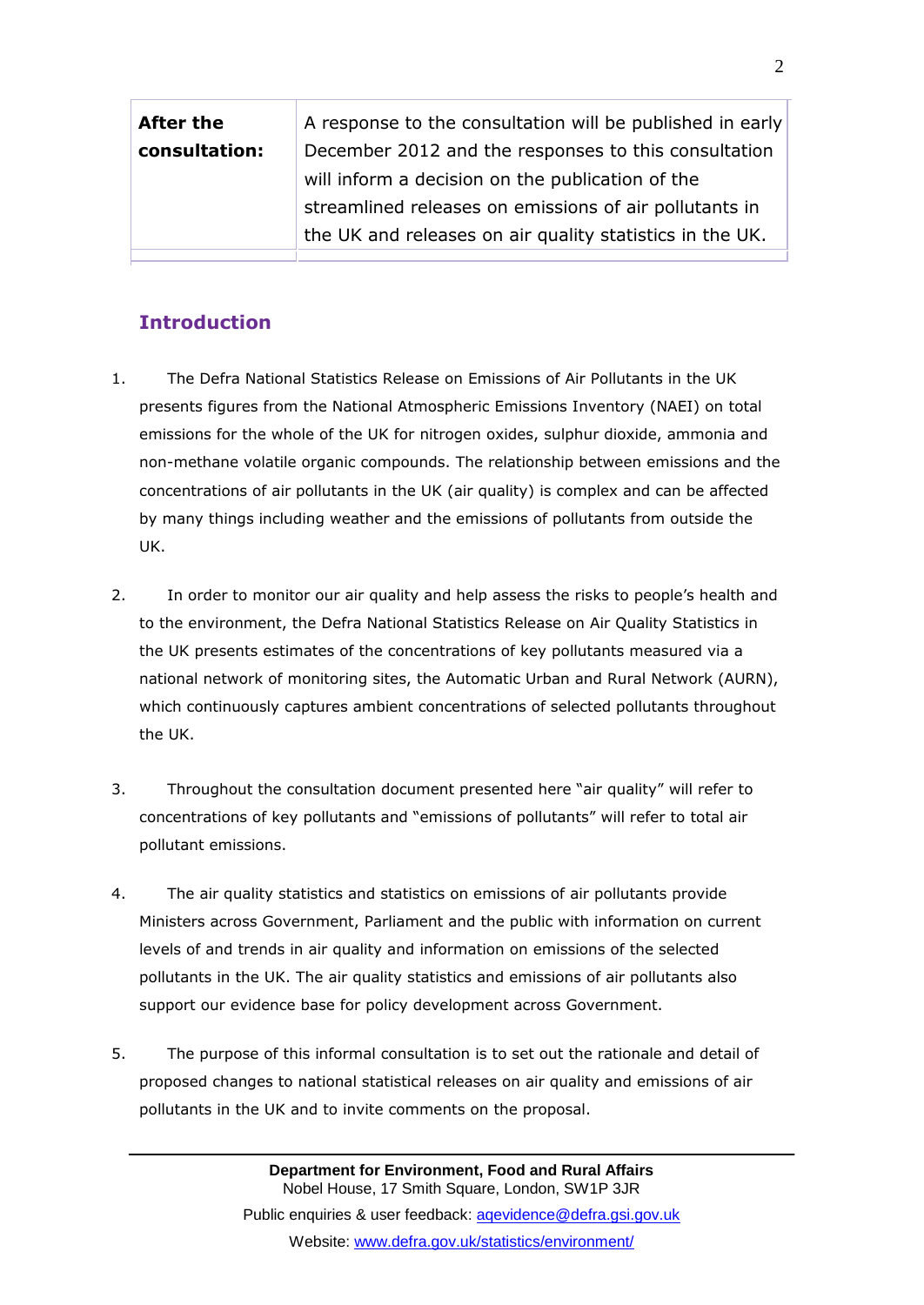- 6. By streamlining [current publications](http://www.defra.gov.uk/statistics/environment/air-quality/) we intend to merge current provisional and final air quality statistics to ensure that these statistics are produced in a way that meets users" needs. We also intend to rationalise the existing publications on emissions of air pollutants in order to focus on the key pollutants of public interest and improve accessibility as highlighted in [the Code of Practice for Official Statistics,](http://www.statisticsauthority.gov.uk/assessment/code-of-practice/index.html) published by the UK Statistics Authority in January 2009.
- 7. There is a national and international stakeholder interest in UK air quality (there were 3,851 visits to the *Defra air quality website* between April 2012 and September 2012), and the publication of these revised statistics would help those with an interest focus on the final results rather than provisional results and what in our view is the most important information.

### **Streamlining emissions of air pollutants in the UK**

- 8. The key pollutant emissions driving health and environmental impacts and of the largest public and policy interest are  $NO_{X}$ ,  $SO_{2}$ ,  $NH_{3}$ , VOCs and PM.
- 9. This Defra National Statistics Release covers UK emissions of:
	- i. sulphur dioxide  $(SO<sub>2</sub>)$ ;
	- ii.  $nitrogen$  oxides  $(NO_x)$ ;
	- iii. non-methane volatile organic compounds (NMVOCs); and
	- $iv.$  ammonia (NH<sub>3</sub>).
- 10. These four pollutants are primarily responsible for:
	- 1. acidification (caused by  $SO_2$ ,  $NO_x$  and  $NH_3$ ) where air pollutants create acidic compounds (acid rain) which can cause harm to vegetation and buildings;
	- 2. eutrophication ( $NO<sub>x</sub>$  and  $NH<sub>3</sub>$ ) where the nitrogen compounds can be deposited to soils or in rivers and lakes and affects the nutrient levels and diversity of species in sensitive environments, for example encouraging algae growth in lakes and water courses;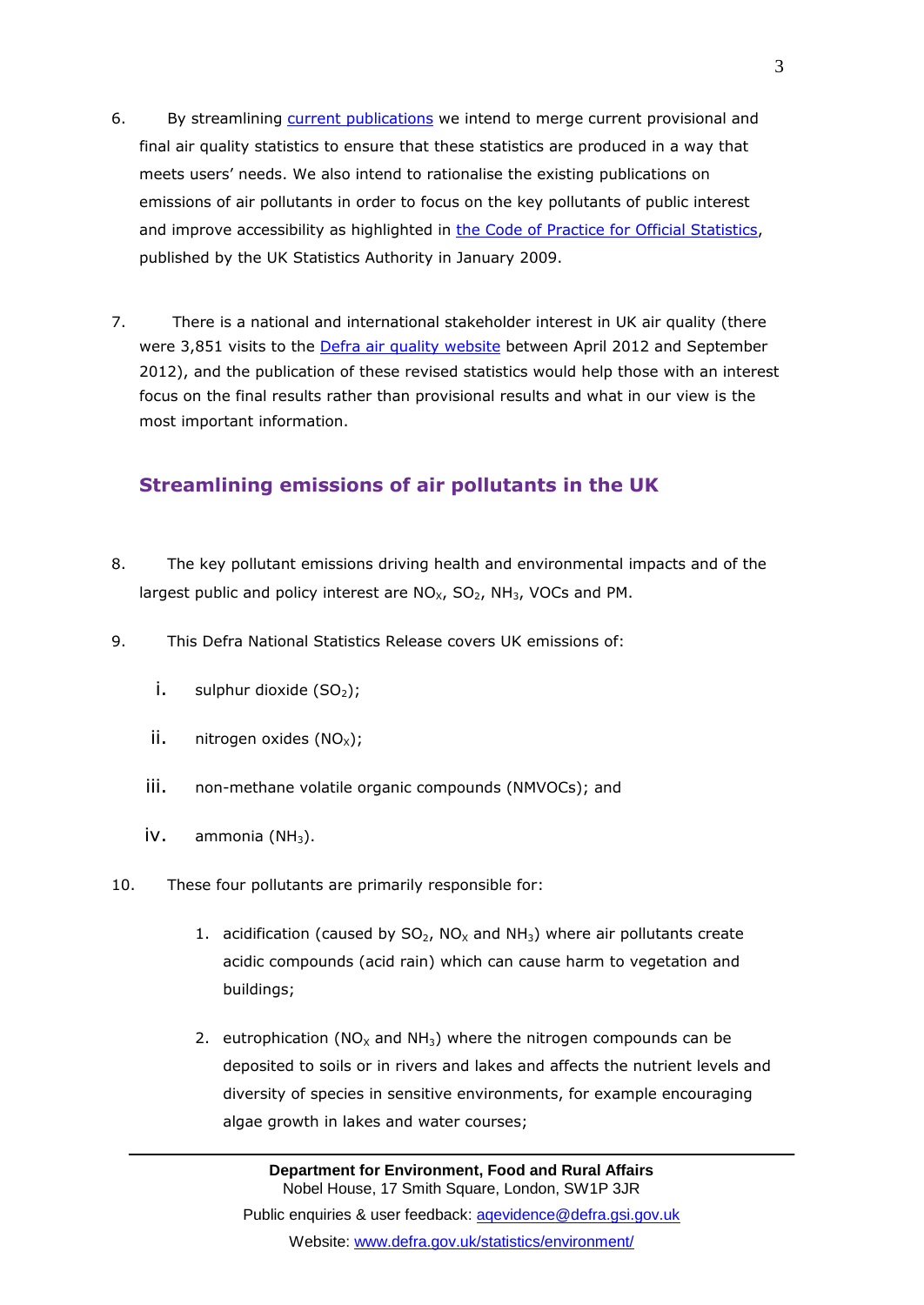- 3. ground-level ozone (caused by  $NO<sub>X</sub>$  and NMVOCs) where chemical reactions create the toxic gas ozone  $(O_3)$  which can affect people's health and can damage wild plants, crops, forests and some materials.
- 11. All four pollutants can also react in the atmosphere to form secondary particulate matter (PM). PM can adversely impact human health, with chronic exposure contributing to the risk of developing cardiovascular and respiratory diseases.
- 12. There are two main international agreements on air pollution emissions, both of which have 2010 as the target year:
	- i. [the National Emission Ceilings Directive \(NECD\)](http://eur-lex.europa.eu/LexUriServ/LexUriServ.do?uri=OJ:L:2001:309:0022:0030:EN:PDF.) sets ceilings for each EU Member State for emissions of sulphur dioxide, nitrogen oxides, non-methane volatile organic compounds (NMVOCs), and ammonia.
	- ii. [the Gothenburg Protocol under the Convention on Long Range Transboundary](http://www.unece.org/fileadmin/DAM/env/lrtap/full%20text/1999%20Multi.E.Amended.2005.pdf.)  [Air Pollution \(CLRTAP\)](http://www.unece.org/fileadmin/DAM/env/lrtap/full%20text/1999%20Multi.E.Amended.2005.pdf.) - sets similar or identical UK emissions ceilings for the same pollutants. In [May 2012](http://www.unece.org/index.php?id=29858.) further emission reduction commitments for the same four pollutants and emissions of fine particulate matter ( $PM<sub>2.5</sub>$ ) were agreed, to be achieved by 2020.
- 13. Currently the obligatory annual reports on these pollutants are split across two separate national statistics releases and therefore the analysis and communication of information on trends is fragmented. The messages on the key pollutants are also diluted by publication of information on a large number of other pollutants which have a much lower public interest.
- 14. In order to add focus and clarify messages it is proposed to reduce the number of pollutants included in the national statistics releases to focus on those of greatest public and policy interest and at the same time bring forward the timing of the release of information on emissions of PM. A single national statistic would provide clearer more focused information to the public and government on emissions of air pollutants.
- 15. All of the data formerly included in the two statistical releases will still be made publicly available on the **NAEI** website to the same original timescales.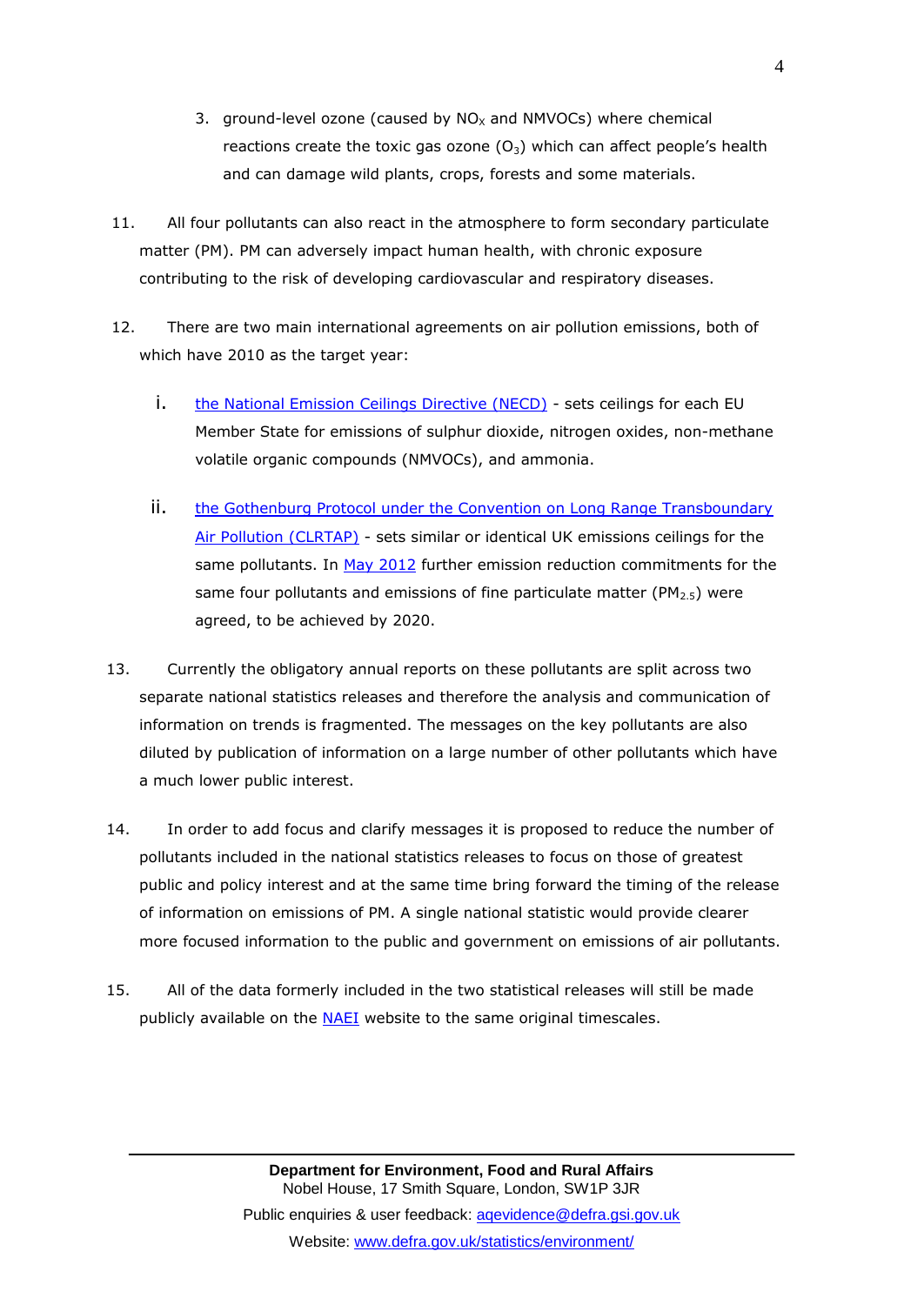## **Streamlining air quality statistics in the UK**

- 16. In the UK, actions taken on air quality are informed by the statistics derived from air quality monitoring and objectives set out in the 2007 Air Quality Strategy and EU legislation (see below).
- 17. EU legislation, in the form of the [EU Ambient Air Quality Directives](http://ec.europa.eu/environment/air/quality/legislation/existing_leg.htm) (2008/50/EC) [and 2004/107/EC](http://ec.europa.eu/environment/air/quality/legislation/existing_leg.htm) requires assessment of air quality and compliance with limit and target values for various pollutants in ambient air.
- 18. See [Defra"s air quality website](http://www.defra.gov.uk/statistics/environment/air-quality/) for more information on air quality policies and the UK Air Information Resource  $(UK-AIR)$  for current data on air quality, air quality forecasts and access to the historical data archive.
- 19. The five pollutants currently used in the ambient air quality statistical releases are those for which continuous hourly data are available, these are:
	- i. carbon monoxide (CO)
	- ii. nitrogen dioxide  $(NO<sub>2</sub>)$
	- iii.  $ozone(O<sub>3</sub>)$
	- iv. particulates  $(PM_{10})$
	- v. sulphur dioxide  $(SO<sub>2</sub>)$
- 20. The statistical release covers annual average concentrations in the UK of particulates ( $PM_{10}$ ); and ozone which are the two pollutants thought to have the greatest health impacts through long-term exposure.
- 21. The statistical release also covers the number of days when air pollution was "moderate or higher" for any one of five pollutants listed above. This index is based on the **banding system** recommended by the Committee on Medical Effects of Air Pollutants [\(COMEAP\)](http://comeap.org.uk/). It should be noted that changes to the index were made on  $1<sup>st</sup>$ January 2012 including the bandings and pollutants used. It is envisaged that statistical releases from 2013 onwards will reflect these changes.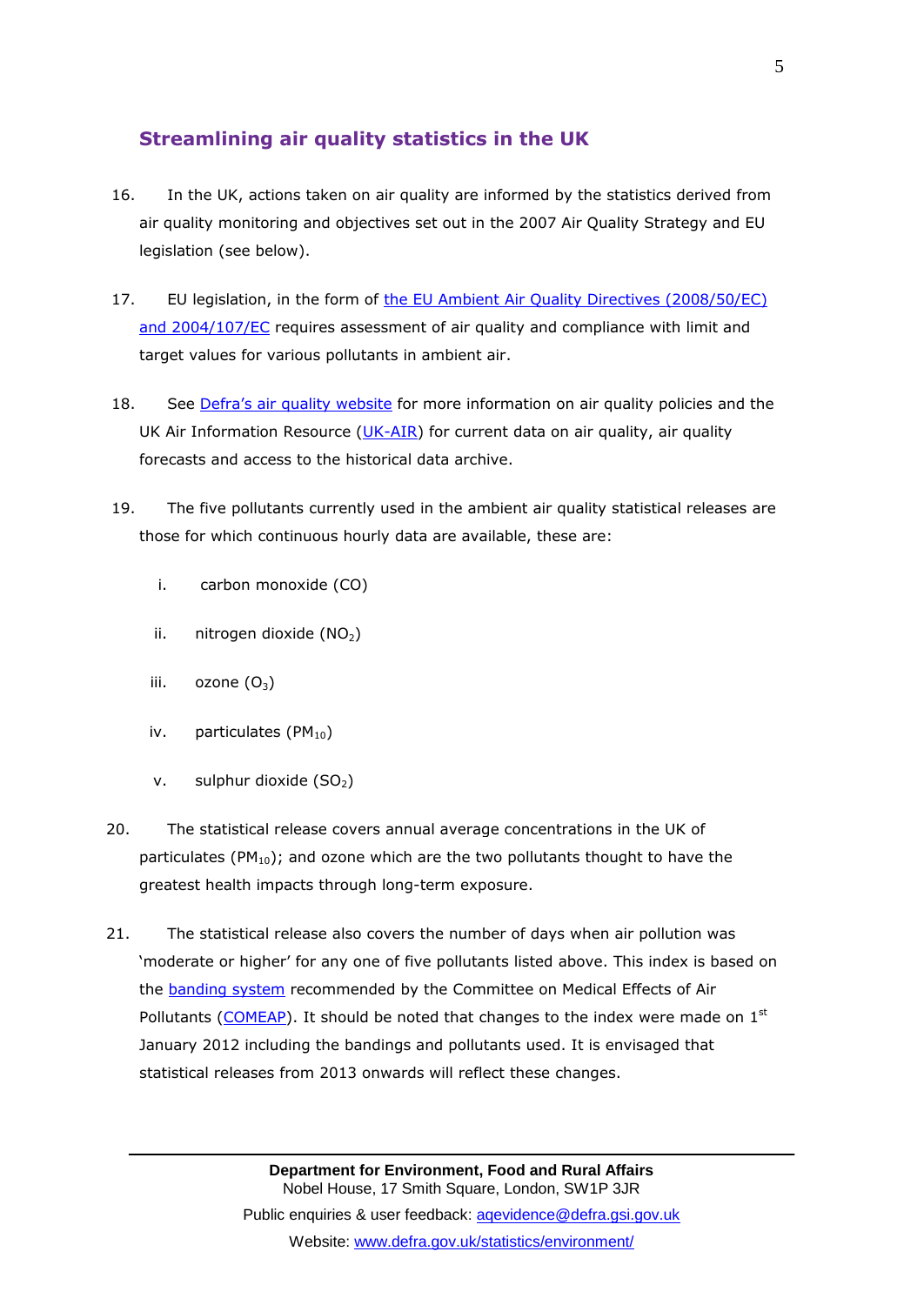22. The finalised data is normally published within two months after the provisional data and does not change significantly. Two separate releases of very similar data risk confusion and does not add value. A single publication will make accessibility to official statistics as straightforward as possible and enables users to identify and access information relevant to their needs, as highlighted in [the Code of Practice for Official](http://www.statisticsauthority.gov.uk/assessment/code-of-practice/index.html)  [Statistics,](http://www.statisticsauthority.gov.uk/assessment/code-of-practice/index.html) principle 8, published by the UK Statistics Authority in January 2009. There is no overriding need to provide the air quality statistics on data that has not been fully quality controlled and assured and in line with good statistical practice (protocol 2 of [the Code of Practice for Official Statistics\)](http://www.statisticsauthority.gov.uk/assessment/code-of-practice/index.html) it is better to wait until all the data have been fully validated and then publish as a national statistic at the earliest opportunity. A single national statistic will provide clearer more focused information to the public and government on ambient air quality.

## **Implications of streamlining**

- 23. Going from four sets of national statistics to two, one focusing on emissions and one on ambient concentrations would provide more coherent information to the public, allowing them to better engage as highlighted in protocol 1 of the Code of Practice for [Official Statistics.](http://www.statisticsauthority.gov.uk/assessment/code-of-practice/index.html)
- 24. The revised sets of national statistics will still provide the data to the same original timescales, with the exception of provisional data on air quality which will cease to exist in favour of the finalised data to assure compliance with [the Code of Practice for](http://www.statisticsauthority.gov.uk/assessment/code-of-practice/index.html)  [Official Statistics.](http://www.statisticsauthority.gov.uk/assessment/code-of-practice/index.html)
- 25. The data formerly included in the emissions of air pollutants statistics will still be made publicly available on the **NAEI** website, again to the same original timescales.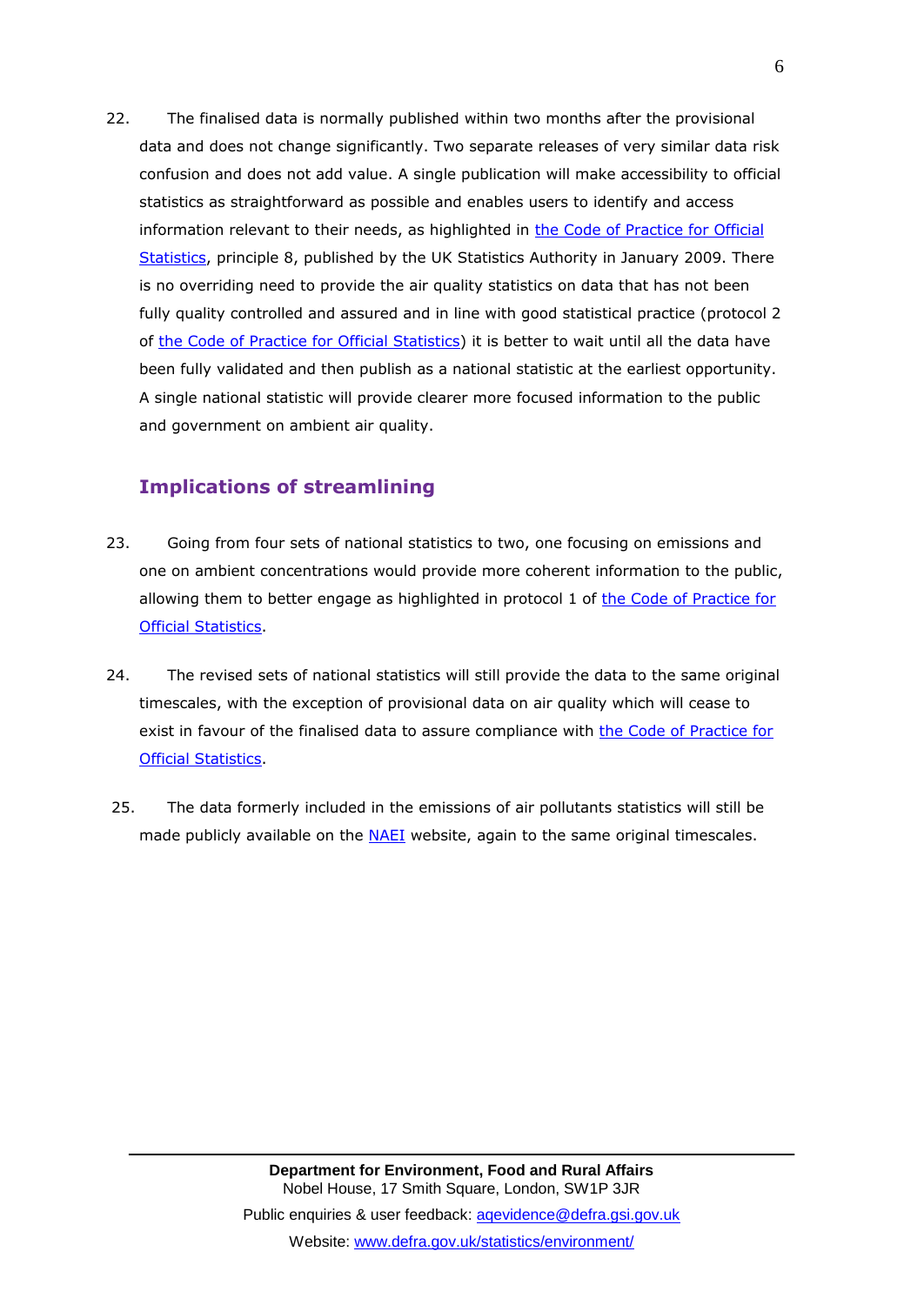#### **Question**

- 26. Taking all the above into consideration, we would be interested to know if you have any concerns about our proposals to streamlining statistical releases on i) emissions of air pollutants in the UK, and ii) air quality statistics in the UK?
- 27. We invite your feedback via [email](mailto:aqevidence@defra.gsi.gov.uk) or in hard copy to: Defra – atmosphere and local environment (ALE), Air Quality Evidence Team, Area 5F, Ergon House, 17 Smith Square, London SW1P 3JR

Please provide response by the 23<sup>rd</sup> November 2012. A response to the consultation will be published in early December 2012 and the responses to this consultation will inform a decision on the publication of the streamlined releases on emissions of air pollutants in the UK and releases on air quality statistics in the UK. Subject to views of stakeholders it is our intention to put the new arrangements in place as early as possible in 2013.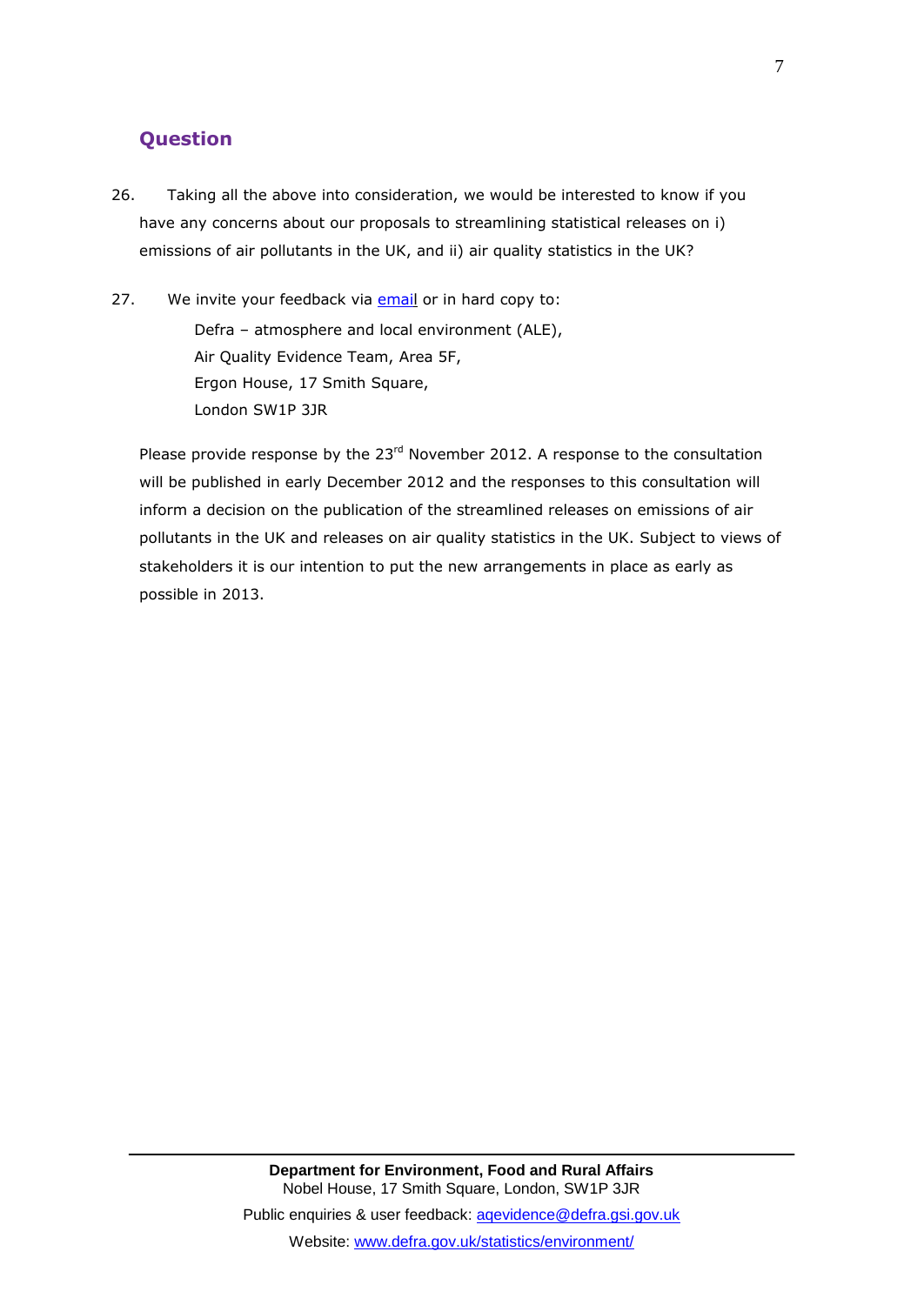ANNEX I

The Defra National Statistics Release "Emissions of Air Pollutants in the UK – Supplementary" includes emissions of air pollutants that are covered by the UK Air Quality Strategy:<br> **Benzene** 

- 
- $\Box$  1,3-butadiene<br> $\Box$  carbon monoxide
- $\Box$  lead
- □ nitrogen oxides
- $\Box$  ozone
- $\Box$  particulates (PM<sub>10</sub> and PM<sub>2.5</sub>)
- $\square$  ammonia
- polycyclic aromatic hydrocarbons; and
- $\Box$  sulphur dioxide

It also covers 16 other air pollutants including metals and persistent organic pollutants:

- $\Box$  Arsenic
- $\Box$  Cadmium
- $\Box$  Chrominum
- $\Box$  Copper
- □ Mercury
- □ Nickel
- □ Selenium
- $\square$  Zinc
- □ Lindane (Gamma HCH)
- □ Pentachlorophenol (PCP)<br>□ Hexachlorobenzene (HCB)
- 
- □ Polychlorinated Biphenyl (PCB)
- $\Box$  Dioxins and furans
- $\Box$  Non-methane volatile organic compounds (NMVOCs)
- □ Hydrogen chloride
- □ Hydrogen fluoride